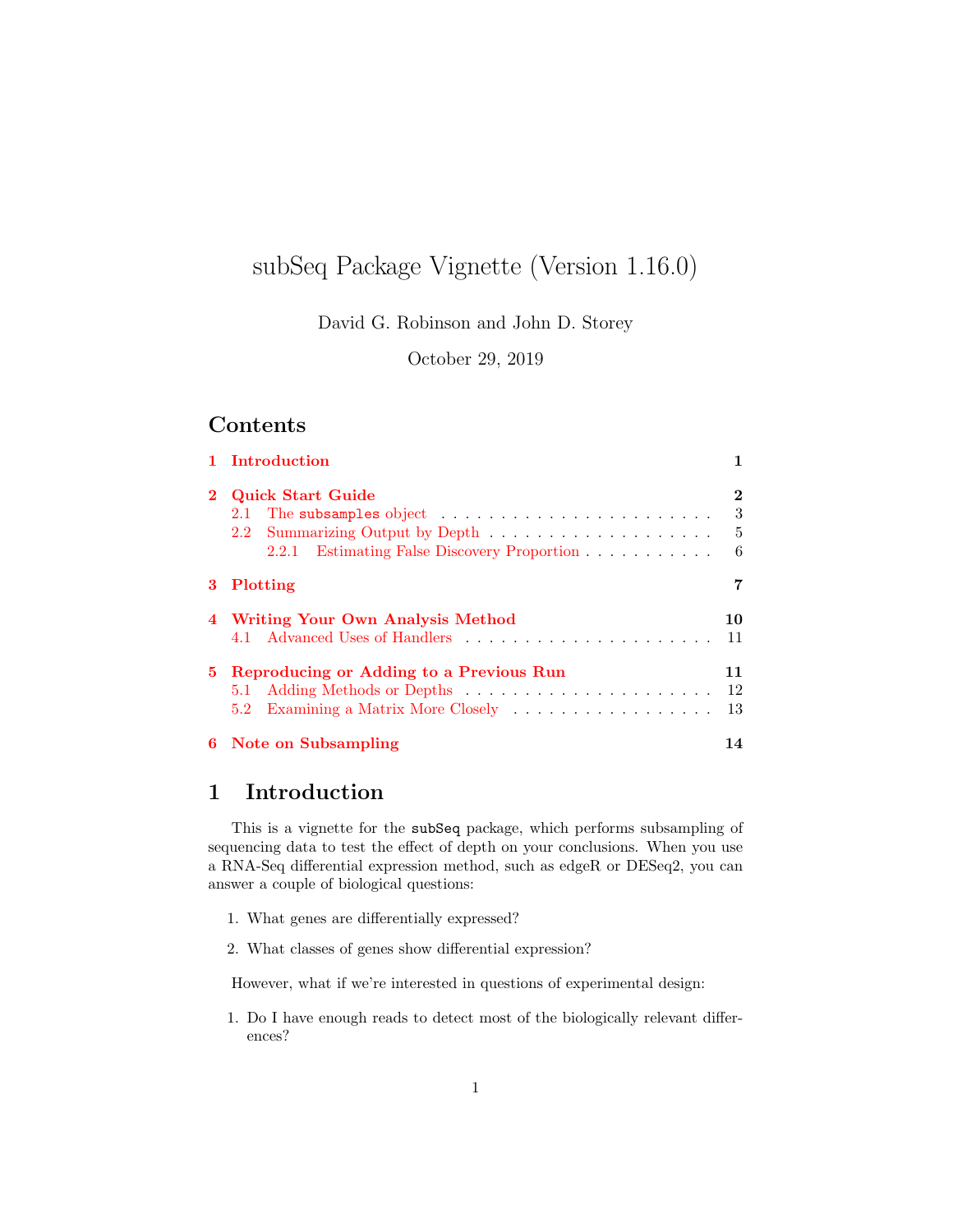2. If I run a similar experiment, should I run additional lanes, or can I multiplex even more samples and work with fewer reads?

One way to help answer these questions is to pretend you have fewer reads than you do, and to see how your results (the number of significant genes, your estimates of their effects, and so on) change. If you can achieve the same results with just  $10\%$  of your reads, it indicates that (when using your particular analysis method to answer your particular question) the remaining 90% of the reads added very little. In turn, if your conclusions changed considerably between 80% and 100% of your reads, it is likely they would change more if you added additional reads.

subSeq is also designed to work with any analysis method you want, as long as it takes as input a matrix of count data per gene. edgeR, DESeq2, voom and DEXSeq are provided as default examples, but if you prefer to use a different package, to use these packages with a different set of options, or even to use your own method, it is very easy to do so and still take advantage of this package's subsampling methods. See [Writing Your Own Analysis Method](#page-9-0) for more.

# <span id="page-1-0"></span>2 Quick Start Guide

We demonstrate the use of this method on a subset of the Hammer et al 2010 dataset  $[4]$ . This dataset (as provided by the ReCount database  $[3]$ ), comes built in to the subSeq package:

```
library(subSeq)
data(hammer)
```
Alternatively we could have downloaded the RNA-Seq counts directly from the ReCount database:

```
load(url("http://bowtie-bio.sourceforge.net/recount/ExpressionSets/hammer_eset.RData"))
hammer = hammer.eset
```
We then filter such that no genes had fewer than 5 reads:

```
hammer.counts = Biobase::exprs(hammer) [, 1:4]
hammer.design = Biobase:: pData(hammer) [1:4, ]
hammer.counts = hammer.counts[rowSums(hammer.counts) >=
    5, ]
```
First we should decide which proportions to use. In general, it's a good idea to pick subsamplings on a logarithmic scale, since there tends to be a rapid increase in power for low read depths that then slows down for higher read depths.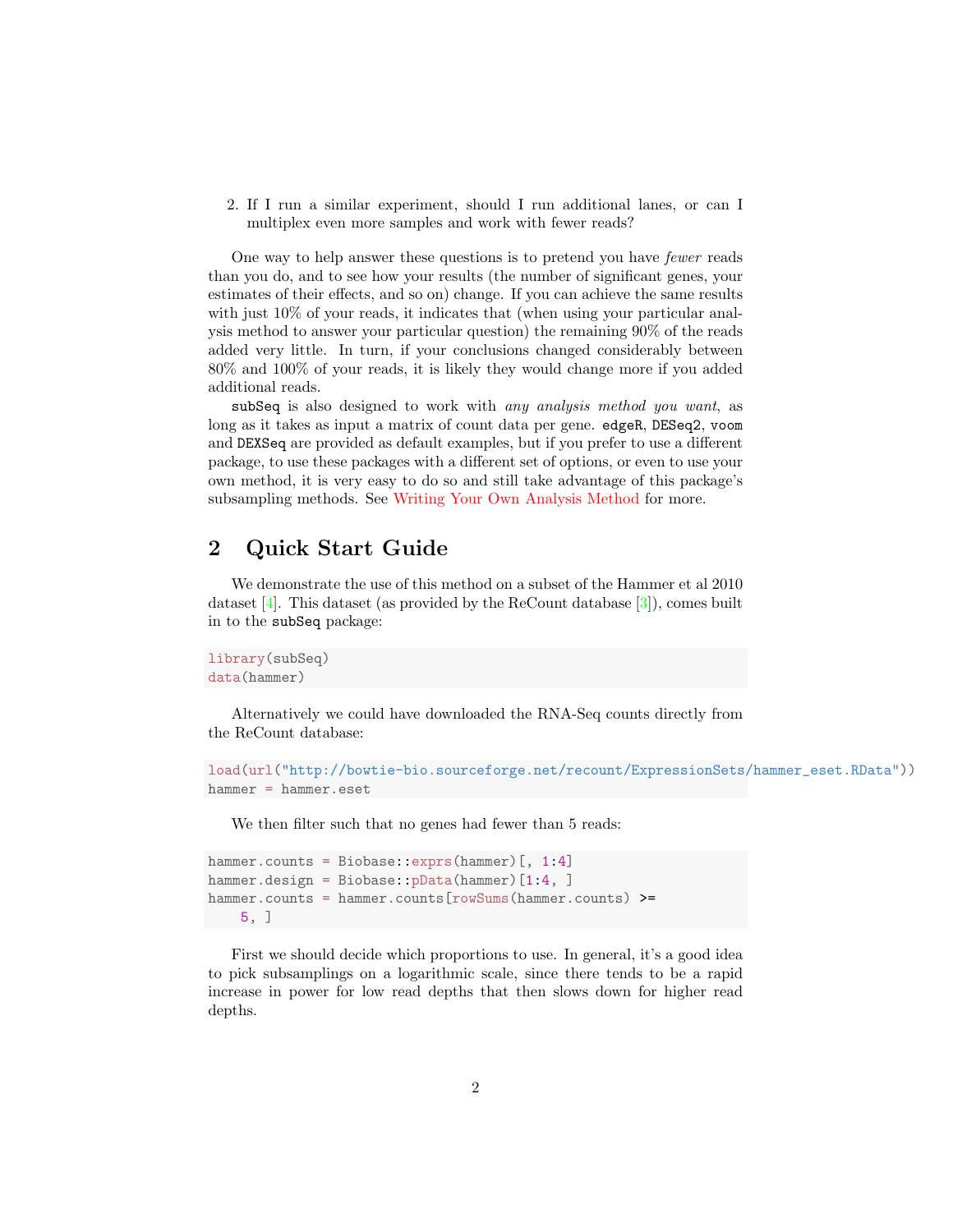```
proportions = 10^{\circ}seq(-2, 0, 0.5)
proportions
## [1] 0.01000000 0.03162278 0.10000000 0.31622777
## [5] 1.00000000
```
The more proportions you use for subsampling, the greater your resolution and the better your understanding of the trend. However, it will also take longer to run. We give these proportions, along with the matrix and the design, to the subsample function, which performs the subsampling:

```
subsamples = subsample(hammer.counts, proportions,
   method = c("edgeR", "voomLimma"), treatment = hammer.design$protocol)
```
In this command, we are giving it a count matrix (hammer.counts), a vector of proportions to sample, and a vector describing the treatment design (hammer.design\$protocol), and telling it to try two methods (edgeR and voom/limma) and report the results of each. (If there are a large number of proportions, this step may take a few minutes. If it is being run interactively, it will show a progress bar with an estimated time remaining).

#### <span id="page-2-0"></span>2.1 The subsamples object

The subsample function returns a subsamples object. This also inherits the data.table class, as it is a table with one row for each gene, in each subsample, with each method:

```
options(width = 40)
subsamples
## method proportion
## 1: edgeR 0.01
## 2: edgeR 0.01
## 3: edgeR 0.01
## 4: edgeR 0.01
## 5: edgeR 0.01
## ---
## 150206: voomLimma 1.00
## 150207: voomLimma 1.00
## 150208: voomLimma 1.00
## 150209: voomLimma 1.00
## 150210: voomLimma 1.00
## replication coefficient
## 1: 1 0.0000000
## 2: 1 0.0000000
## 3: 1 0.0000000
```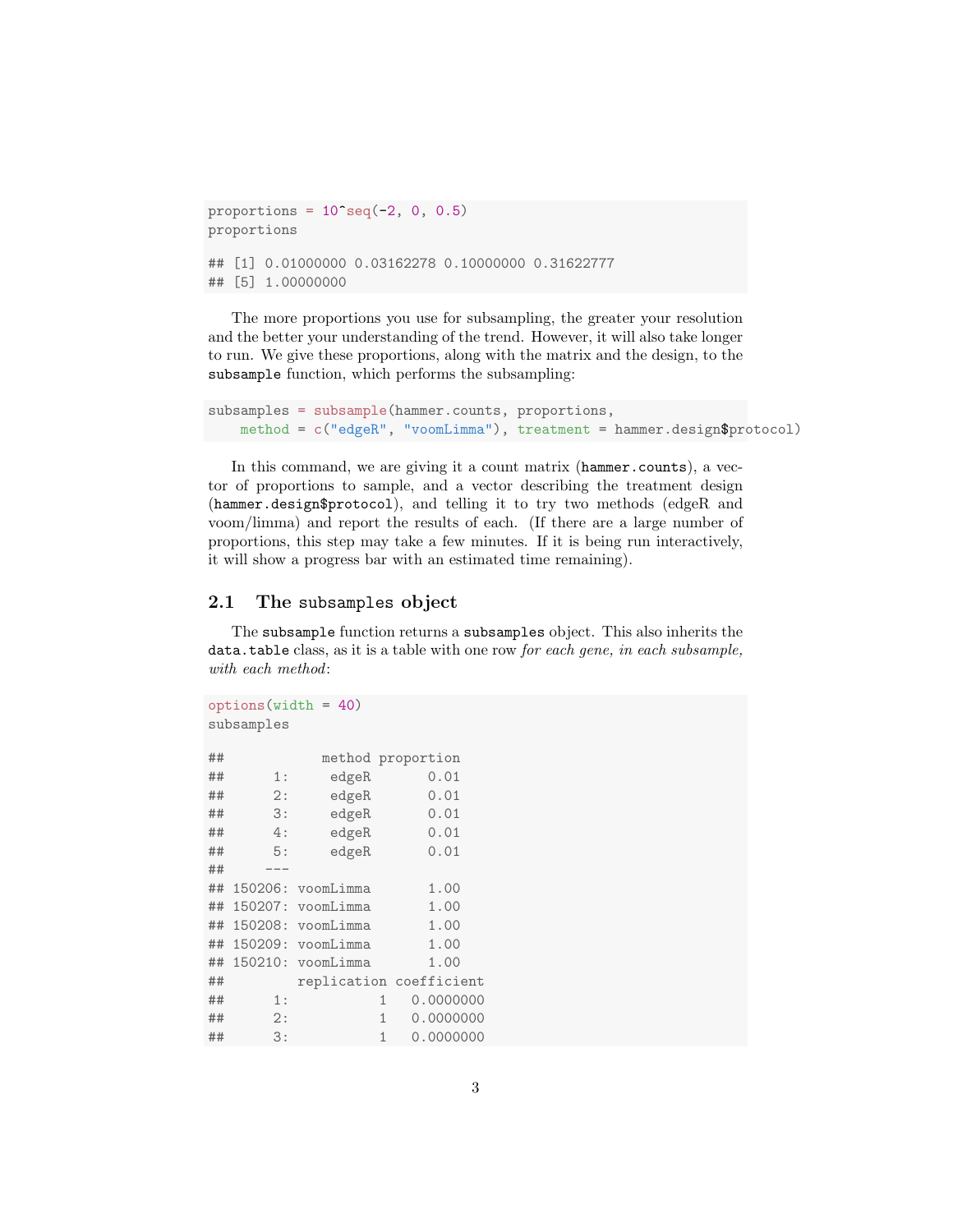| ## | 4:      |          | $\mathbf{1}$ | 0.7866657                      |  |
|----|---------|----------|--------------|--------------------------------|--|
| ## | 5:      |          | $\mathbf{1}$ | 0.0000000                      |  |
| ## |         |          |              |                                |  |
| ## | 150206: |          | 1            | $-0.4907982$                   |  |
| ## | 150207: |          |              | 1 0.9883726                    |  |
| ## | 150208: |          |              | 1 2.7152540                    |  |
| ## | 150209: |          | $\mathbf{1}$ | $-1.0073941$                   |  |
| ## | 150210: |          | $\mathbf{1}$ | $-0.5339148$                   |  |
| ## |         |          | pvalue       | ID                             |  |
| ## | 1:      |          |              | 1.000000000 ENSRN0G00000000001 |  |
| ## | 2:      |          |              | 1.000000000 ENSRN0G00000000007 |  |
| ## | 3:      |          |              | 1.000000000 ENSRN0G00000000008 |  |
| ## | 4:      |          |              | 1.000000000 ENSRNOG00000000010 |  |
| ## | 5:      |          |              | 1.000000000 ENSRN0G00000000012 |  |
| ## |         |          |              |                                |  |
| ## | 150206: |          |              | 0.010546926 ENSRN0G00000043503 |  |
| ## | 150207: |          |              | 0.126636226 ENSRN0G00000043504 |  |
| ## | 150208: |          |              | 0.002538513 ENSRN0G00000043507 |  |
| ## | 150209: |          |              | 0.103295778 ENSRN0G00000043512 |  |
| ## | 150210: |          |              | 0.012900077 ENSRN0G00000043513 |  |
| ## |         |          |              | count depth qvalue             |  |
| ## | 1:      | $\circ$  |              | 199065 1.000000000             |  |
| ## | 2:      | $\circ$  |              | 199065 1.000000000             |  |
| ## | 3:      | $\circ$  |              | 199065 1.000000000             |  |
| ## | 4:      | 3        |              | 199065 1.000000000             |  |
| ## | 5:      | $\Omega$ |              | 199065 1.000000000             |  |
| ## |         |          |              |                                |  |
| ## | 150206: | 1404     | 19862441     | 0.009464488                    |  |
| ## | 150207: | 17       | 19862441     | 0.065719919                    |  |
| ## | 150208: | 6        | 19862441     | 0.003240602                    |  |
| ## | 150209: | 12       | 19862441     | 0.056127854                    |  |
| ## | 150210: |          | 430 19862441 | 0.011053328                    |  |

The fields it contains are:

- coefficient: The estimated effect size at each gene. For differential expression between two conditions, this is the log2 fold-change.
- pvalue: The p-value estimated by the method
- ID: The ID of the gene, normally provided by the rownames of the count matrix
- count: The number of reads for this particular gene at this depth
- depth: The total depth (across all reads) at this level of sampling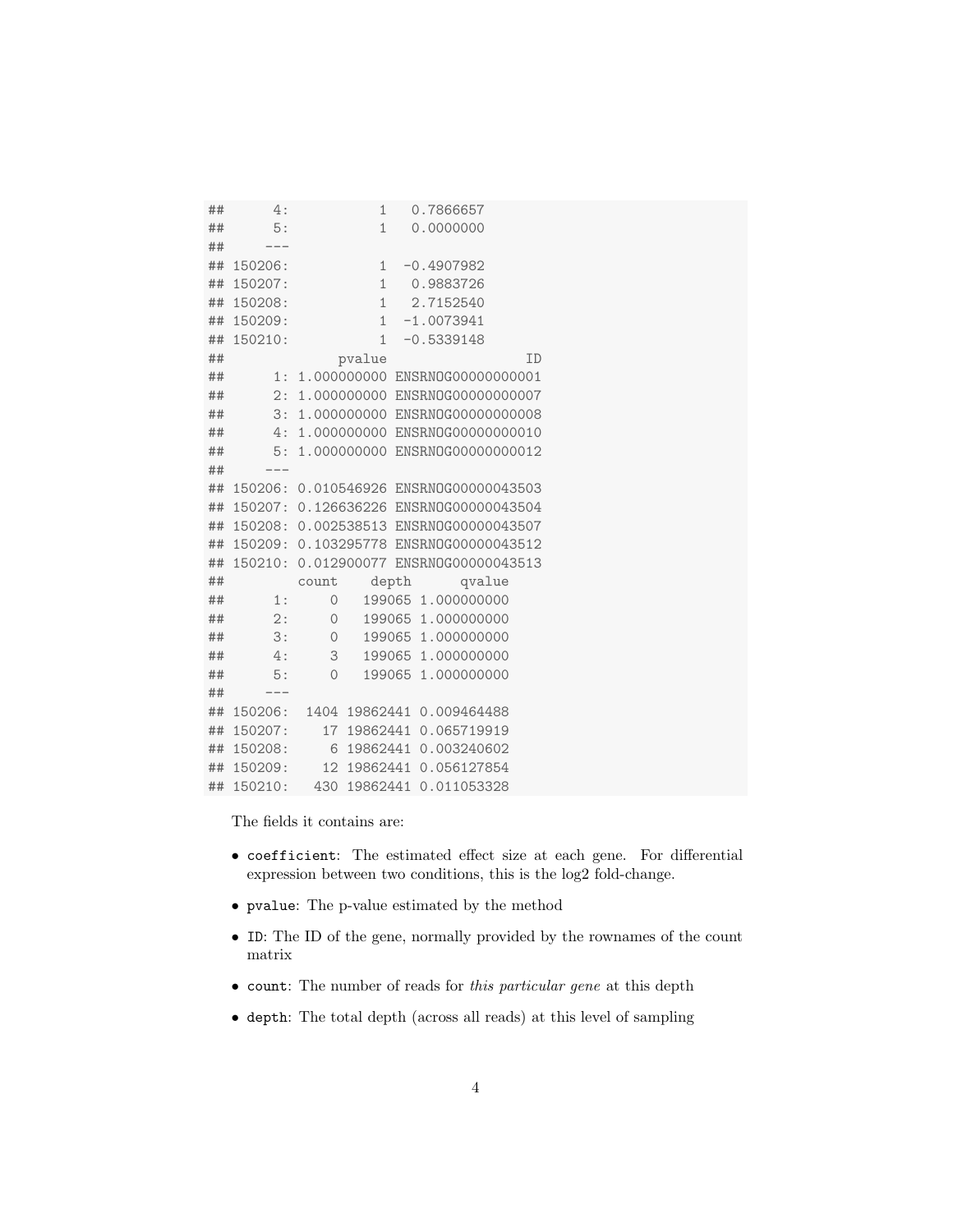- replication: Which subsampling replication (in this subsampling run, only one replicate was performed; use the replications argument to subsample to perform multiple replications)
- method: The name of the differential expression method used
- qvalue: A q-value estimated from the p-value distribution using the qvalue package. If you consider all genes with a q-value below  $q$  as candidates, you expect to achieve a false discovery rate of q.

#### <span id="page-4-0"></span>2.2 Summarizing Output by Depth

This object gives the differential analysis results per gene, but we are probably more interested in the results per sampling depth: to see how the overall conclusions change at lower read depths. Performing summary on the subsamplings object shows this:

```
subsamples.summary = summary(subsamples)
subsamples.summary
## depth proportion method
## 1: 199065 0.01000000 edgeR
## 2: 199065 0.01000000 voomLimma
## 3: 628227 0.03162278 edgeR
## 4: 628227 0.03162278 voomLimma
## 5: 1986614 0.10000000 edgeR
## 6: 1986614 0.10000000 voomLimma
## 7: 6282676 0.31622777 edgeR
## 8: 6282676 0.31622777 voomLimma
## 9: 19862441 1.00000000 edgeR
## 10: 19862441 1.00000000 voomLimma
## replication significant pearson
## 1: 1 192 0.4666371
## 2: 1 0 0.5027017
## 3: 1 889 0.5813465
## 4: 1 0 0.6216634
## 5: 1 2386 0.6996220
## 6: 1 1328 0.7481480
## 7: 1 5001 0.8366739
## 8: 1 4723 0.8778956
## 9: 1 8325 1.0000000
## 10: 1 8614 1.0000000
## spearman concordance MSE
## 1: 0.4637556 0.3681999 2.4021096
## 2: 0.4872666 0.4912382 0.9168563
## 3: 0.6076631 0.5192792 1.5267756
## 4: 0.6248687 0.6173487 0.7029567
```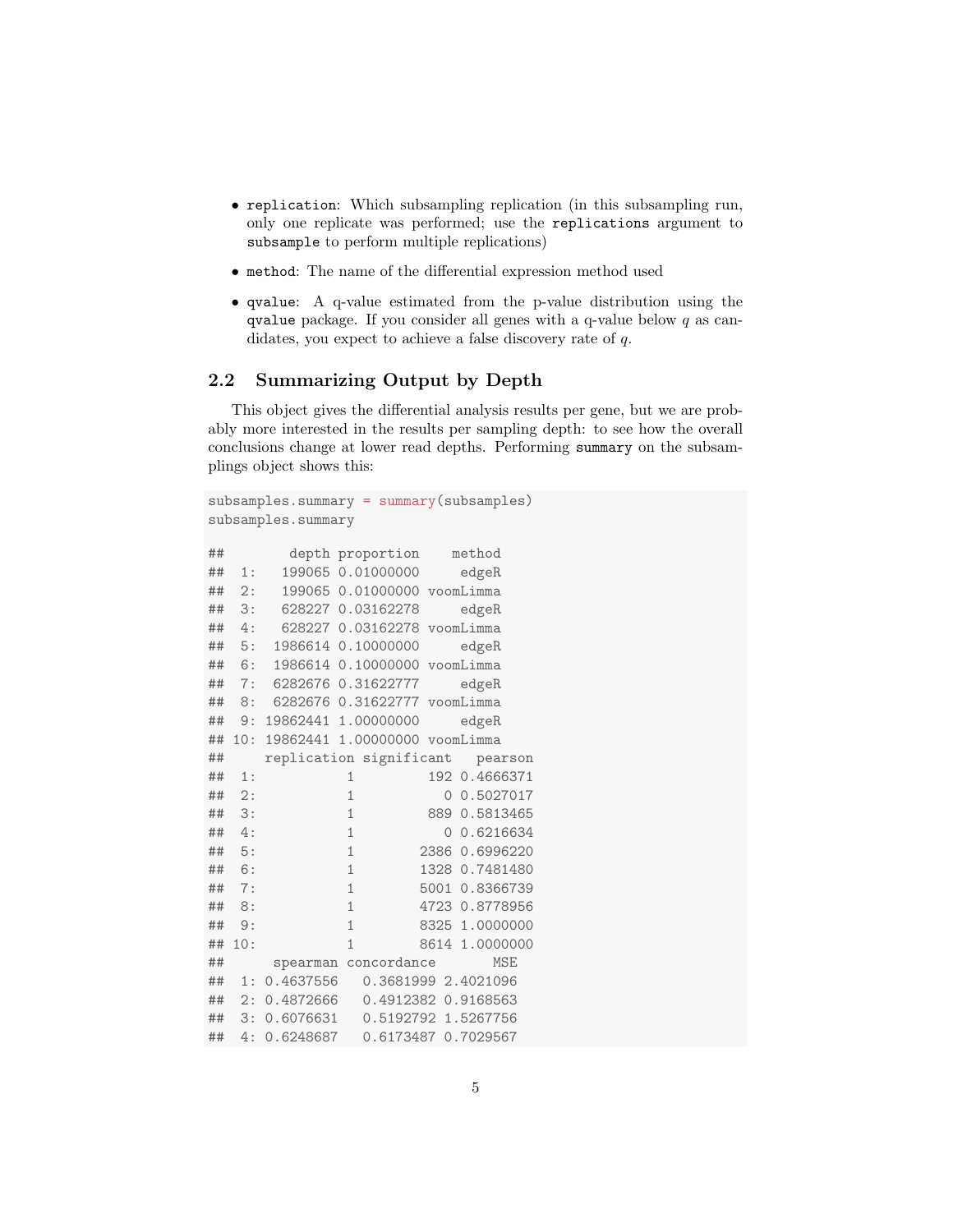| ## |    | 5:0.7420744                             | 0.6701231 0.9195067 |         |
|----|----|-----------------------------------------|---------------------|---------|
| ## | 6: | 0.7513756                               | 0.7477654 0.4618958 |         |
| ## | 7: | 0.8729190                               | 0.8279535 0.4364918 |         |
| ## | 8: | 0.8779971                               | 0.8778444 0.2289073 |         |
| ## |    | 9:1.0000000                             | 1.0000000 0.0000000 |         |
| ## |    | 10:1.0000000                            | 1,0000000 0,0000000 |         |
| ## |    | estFDP                                  | rFDP                | percent |
| ## |    | 1: 3.831822e-05 0.000000000 0.02691337  |                     |         |
| ## | 2: | 0.000000e+00  0.000000000  0.00000000   |                     |         |
| ## |    | 3: 5.688652e-03 0.007874016 0.11224230  |                     |         |
| ## | 4: | 0.000000e+00 0.000000000 0.00000000     |                     |         |
| ## | 5: | 1.040730e-02 0.009220453 0.28882101     |                     |         |
| ## | 6: | 1.342429e-02 0.015813253 0.15632101     |                     |         |
| ## |    | 7: 2.182674e-02 0.019996001 0.58984234  |                     |         |
| ## | 8: | 3.369142e-02 0.032394664 0.53288246     |                     |         |
| ## | 9: | 5.089659e-02 0.000000000 1.00000000     |                     |         |
| ## |    | 10: 5.039097e-02 0.000000000 1.00000000 |                     |         |

As one example: the first row of this summary table indicates that at a read depth of 199065, edgeR found 192 genes significant (at an FDR of .05), and that its fold change estimates had a 0.4637556 Spearman correlation and a 0.4666371 Pearson correlation with the full experiment.

Note that different methods are compared on the same subsampled matrix for each depth. That is, at depth 199065, results from edgeR are being compared to results from voomLimma on the same matrix.

#### <span id="page-5-0"></span>2.2.1 Estimating False Discovery Proportion

One question that subSeq can answer is whether decreasing your read depth ever introduces false positives. This would be a worrisome sign, as it suggests that increasing your read depth even more might prove that you are finding many false positives. subSeq has two ways of estimating the false discovery proportion at each depth, each of which requires choosing an FDR threshold to control for (default 5%):

- eFDP: The estimated false discovery proportion at each depth when controlling for FDR. This is found by calculating the local false discovery rate of each gene in the oracle, (which we will call the "oracle lFDR"), then finding the mean oracle lFDR of the genes found significant at each depth. This is effectively using the best information available (the full, oracle experiment) to estimate how successful your FDR control is at each depth. This estimate will converge to the desired FDR threshold (e.g. 5%) at the full depth.
- rFDP: the "relative" false discovery proportion at each depth, where a relative false discovery is defined as a gene found significant at a subsampled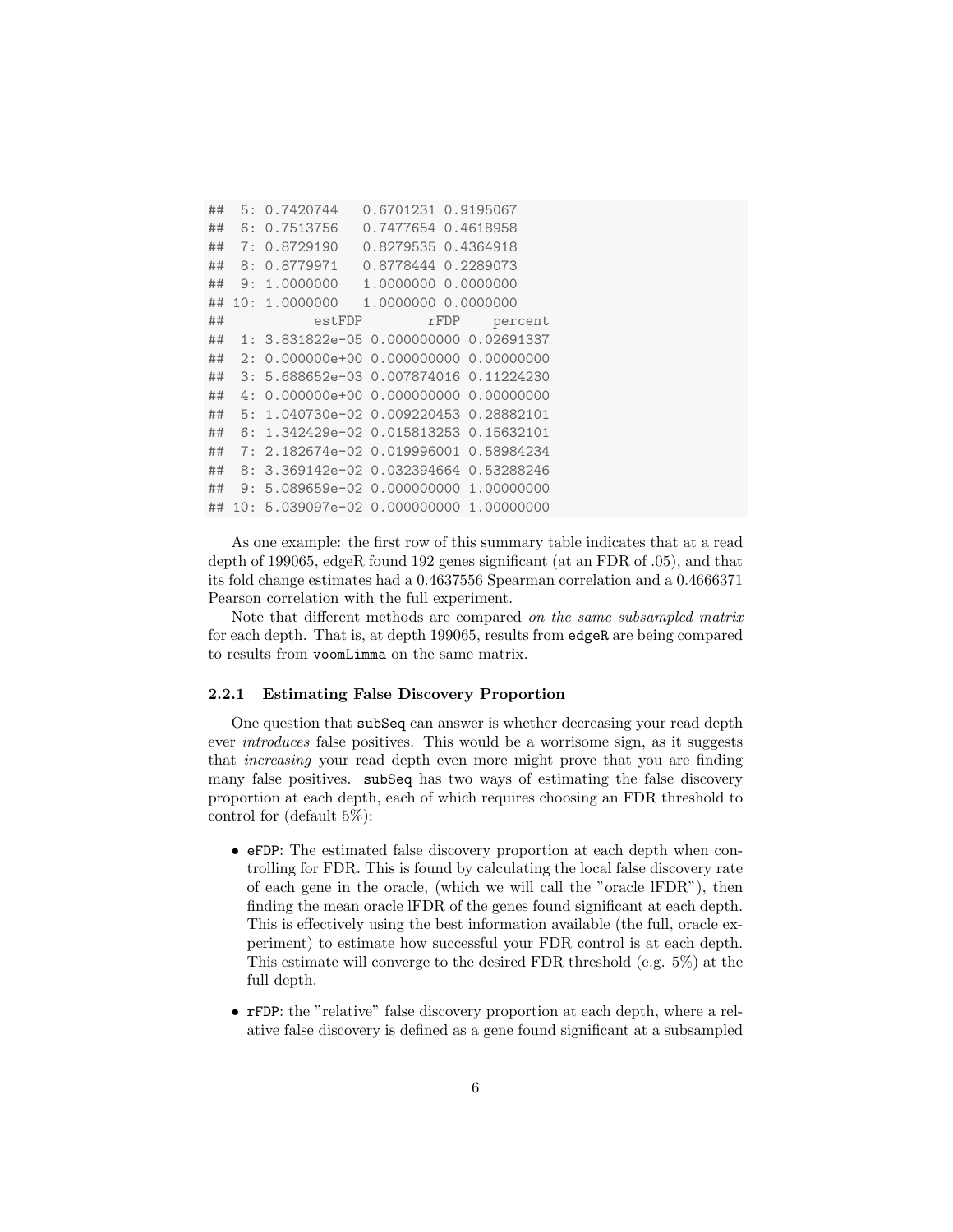depth that was not found significant at the full depth. This estimate will converge to 0% at the full depth.

Generally, we recommend the eFDP over the rFDP (and the eFDP is the default metric plotted), as a) it is a less noisy estimate, b) It converges to 5% rather than dropping back down to 0, and c) it takes into account how unlikely each hypothesis appeared to be in the oracle, rather than simply the binary question of whether it fell above a threshold. We report the rFDP only because it a simpler metric that does not require the estimation of local FDR.

In either case, it is important to note that the full experiment is not perfect and has false positives and negatives of its own, so these metrics should not be viewed as an absolute false discovery rate (i.e., "proof" that an experiment is correct). Instead, they examine whether decreasing read depth tends to introduce false results.

### <span id="page-6-0"></span>3 Plotting

The best way to understand your subsampling results intuitively is to plot them. You can do this by plotting the summary object (not the original subsamples). plot(subsamples.summary) creates Figure [1,](#page-7-0) which plots some useful metrics of quality by read depth.

Creating your own plot by read depth from the summary object is easy using [ggplot2.](http://ggplot2.org/) For instance, if you would like to plot the percentage of oracle (full experiment) genes that were found significant at each depth, you could do:

```
library(ggplot2)
ggplot(subsamples.summary, aes(x = depth,y = percent, col = method) + geom\_line()
```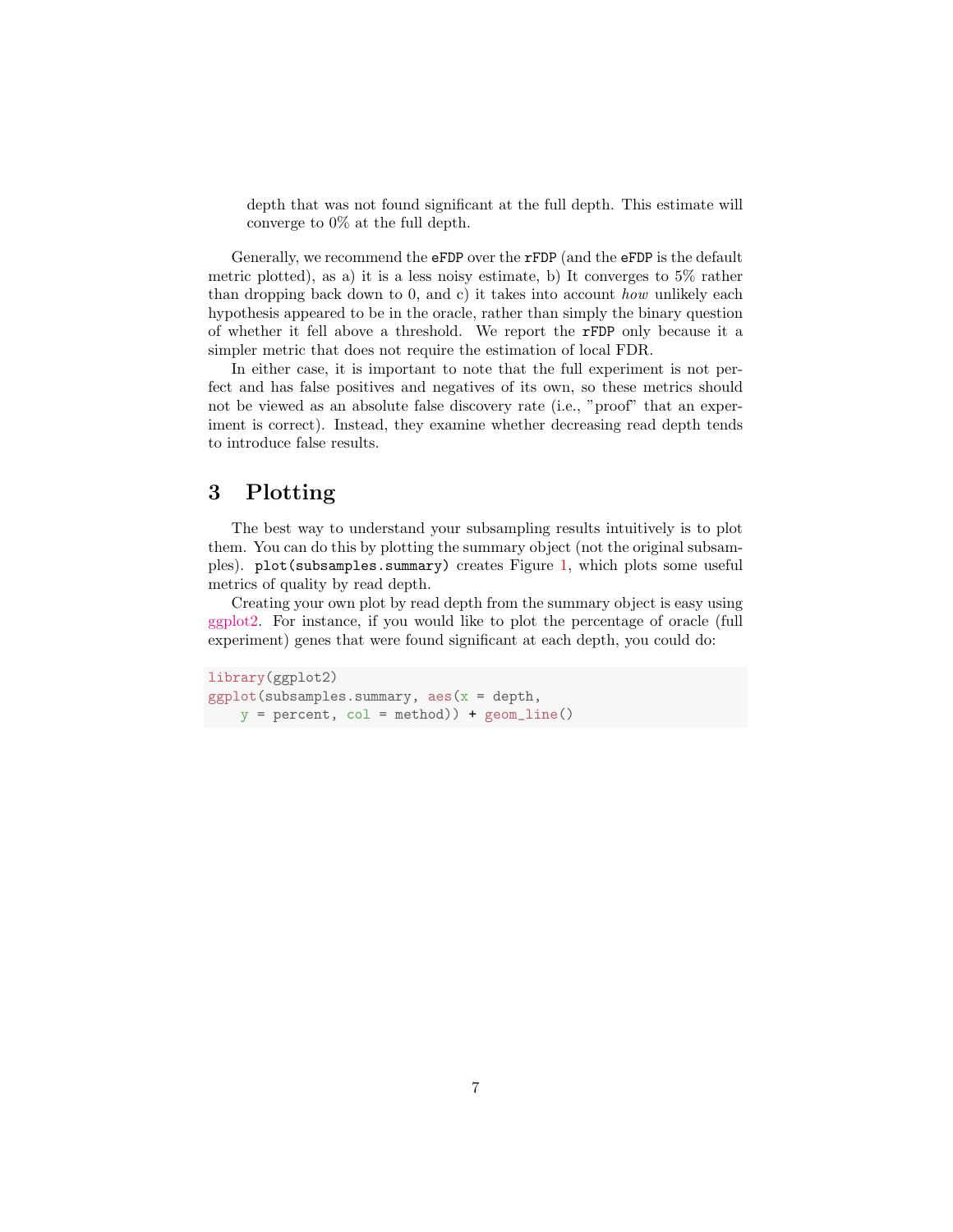

<span id="page-7-0"></span>Figure 1: The default output of plot(subsamples.summary). This shows four plots: (i) The number of significant genes found significant at each depth; (ii) the estimated false discovery at this depth, calculated as the average oracle local FDR of the genes found significant at this depth; (iii) The Spearman correlation of estimates at each depth with the estimates at the full experiment; (iv) the mean-squared error of the estimates at each depth with the estimates at the full experiment.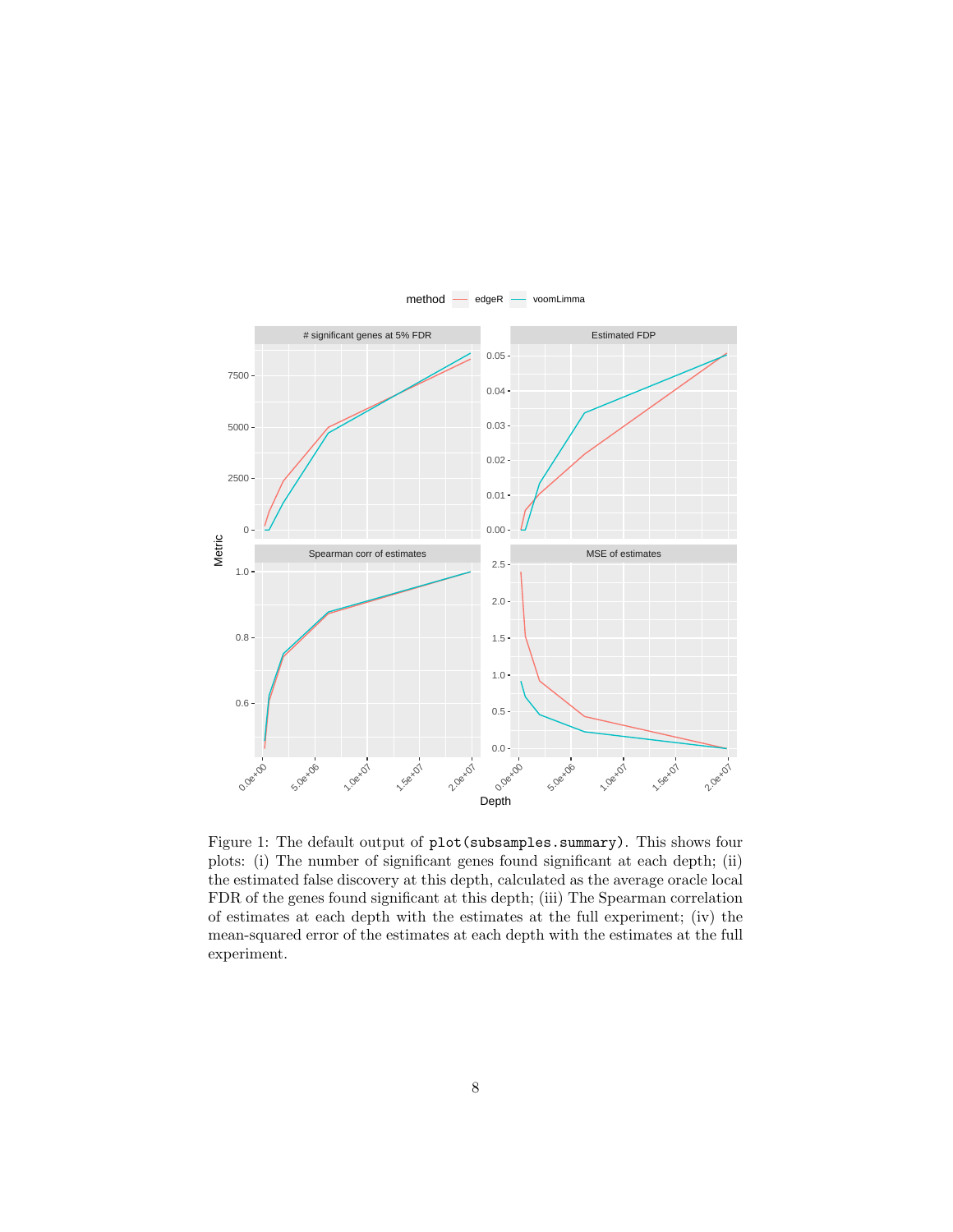

If you'd like to focus on the Pearson correlations of the estimates, you could do:

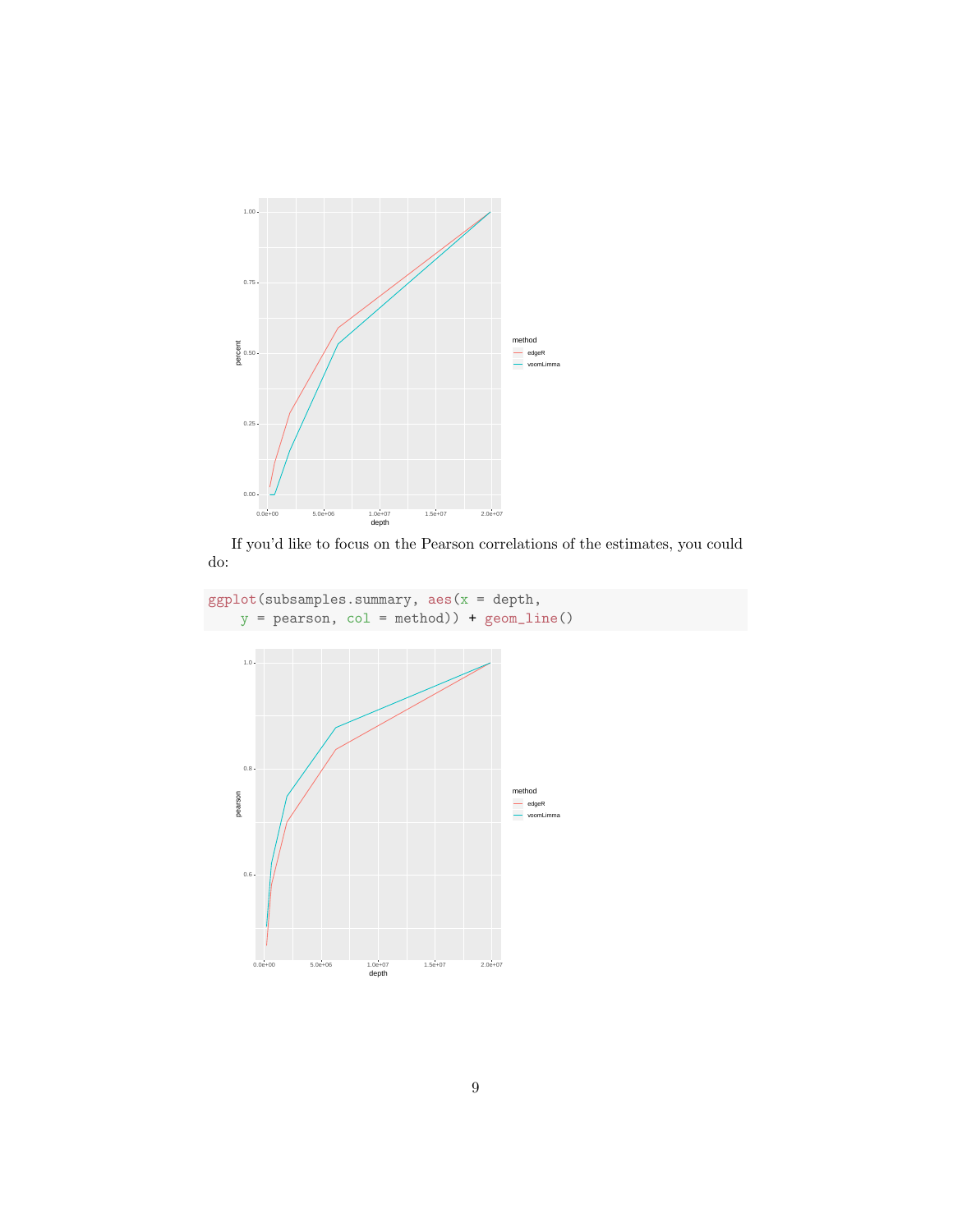#### <span id="page-9-0"></span>4 Writing Your Own Analysis Method

There are five methods of RNA-Seq differential expression analysis built in to subSeq:

- edgeR Uses edgeR's exact negative binomial test to compare two conditions [\[6\]](#page-14-0)
- edgeR.glm Uses edgeR's generalized linear model, which allows fitting a continuous variable and including covariates.
- voomLimma Uses voom from the edgeR package to normalize the data, then apply's limma's linear model with empirical Bayesian shrinkage [\[5\]](#page-14-1).
- DESeq2 Applies the negative binomial Wald test from the DESeq2 package [\[1\]](#page-13-3). DESeq2 is notable for including shrinkage on the parameters.
- DEXSeq Uses a negative binomial generalized linear model to look for differential exon usage in mapped exon data (see ??) [\[2\]](#page-13-4).

These handlers are provided so you can perform subSeq analyses "out-of-thebox". However, it is very likely that your RNA-Seq analysis does not fit into one of these methods! It may use different published software, include options you need to set manually, or it could be a method you wrote yourself. No problem: all you need to do is write a function, called a handler, that takes in a count matrix and any additional options, then performs your analysis and returns the result as a data.frame.

Start by writing up the code you would use to analyze a count matrix to produce (i) coefficients (such as the log fold-change) and (ii) p-values. But put your code inside a function, and have the function take as its first argument the (possibly subsampled) count matrix, and return the results as a two-column data.frame with one row per gene (in the same order as the matrix):

```
myMethod = function(count.matrix, treatment) {
    # calculate your coefficients based on the input count matrix
    coefficients = <some code>
    # calculate your p-values
    pvalues = <some more code>
    # return them as a data.frame
    return(data.frame(coefficient=coefficients, pvalue=pvalues))
}
```
Your function can be as long or complicated as you want, as long as its first argument is a count.matrix and it returns a data frame with coefficient and pvalue columns.

Now that you've defined this function, you can pass its name to subsample just like you would one of the built-in ones: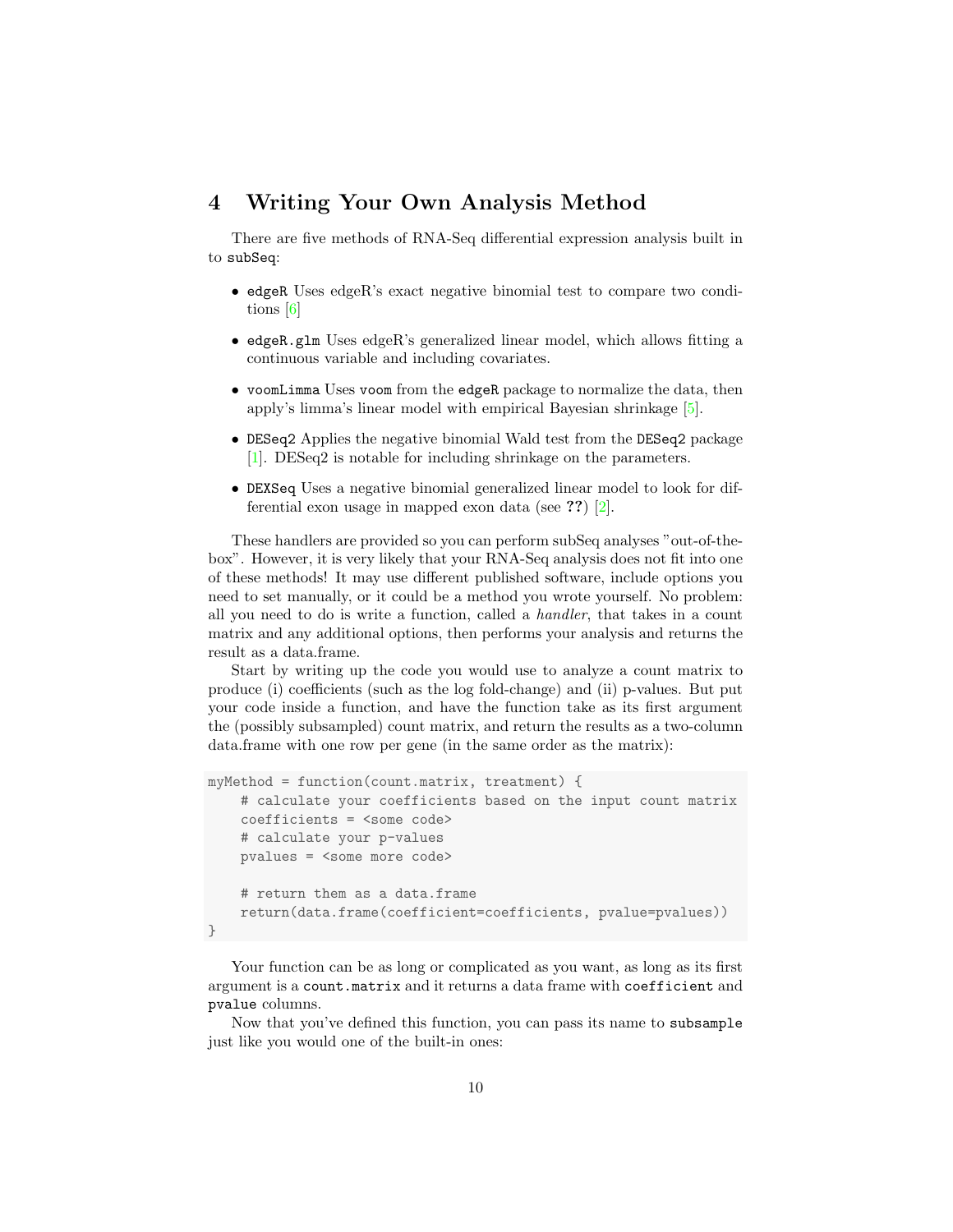```
subsamples = subsample(hammer.counts, proportions,
   method = c("edgeR", "DESeq2", "myMethod"),
   treatment = hammer.design$protocol)
```
#### <span id="page-10-0"></span>4.1 Advanced Uses of Handlers

Your handler can do more than take these two arguments and calculate a p-value:

• Your handler can return more columns than a coefficient and p-value (for example, you can return a column of dispersion estimates, confidence interval boundaries, or anything else on which you would like to examine the effect of depth). These columns will be included in the output.

If you provide multiple methods, including one that returns an extra columns and one that doesn't, the column will be filled with NA for the method that doesn't provide the column.

- Your handler can take more arguments than just a count matrix and treatment vector. Any arguments passed at the end of the 'subsample' function will be passed on to it. However, you cannot use multiple methods where some take extra arguments and some do not. Instead, perform them separately (using the same seed; see [Reproducing or Adding to a Previous](#page-10-1) [Run\)](#page-10-1) and then use combineSubsamples.
- Your handler does not necessarily have to return one row per gene. For example, you could have a handler that performs gene set enrichment analysis (GSEA) on your data, which then returns one gene set per row. If so, it must return an additional column: ID (those were otherwise acquired from the rownames of the count matrix). Note that count column (noting the read depth per gene) will become NA unless it is provided by the handler function.

# <span id="page-10-1"></span>5 Reproducing or Adding to a Previous Run

If you have a subsamples or subsample summary object that either you or someone else ran, you might be interested in working with the original data further. For example:

- You may want to perform additional methods, and be able to compare them directly to the original
- You may want to sample additional depths, and combine them together
- You may have noticed a strange discrepancy in one of the results, and want to further examine the count matrix at that specific depth

All of these are possible, as subSeq stores the random seed used for the run in the results.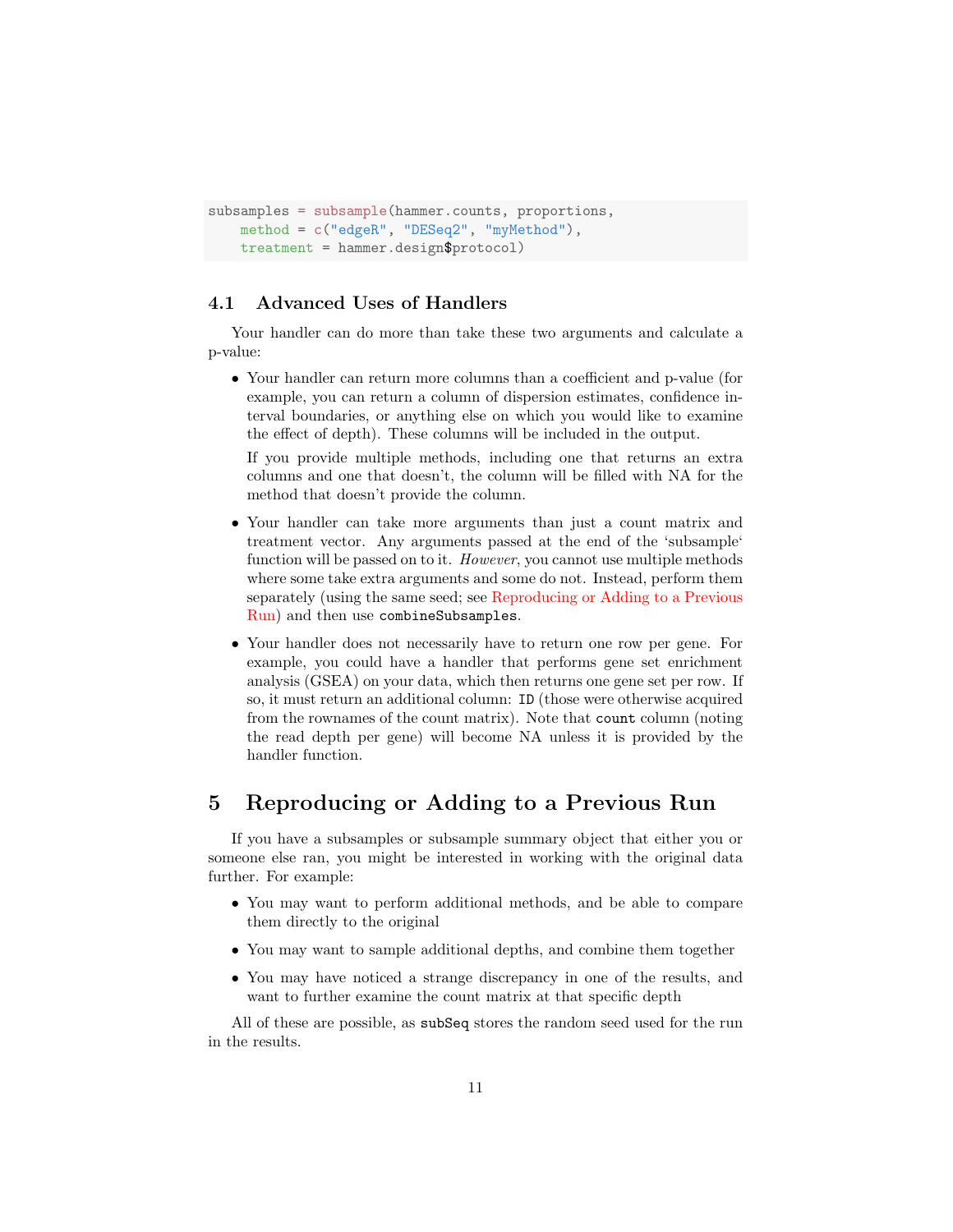#### <span id="page-11-0"></span>5.1 Adding Methods or Depths

If you already have some methods performed (as we do in subsamples), we may want to add additional methods. For example you might want to analyze the same depths with the voom method. To do this, use the getSeed function to retrieve the random seed from the subsamples results, and then provide that seed to the subsample function:

```
seed = getSeed(subsamples)
subsamples.more = subsample(hammer.counts,
   proportions, method = c("voomLimma"),
   treatment = hammer.design$protocol, seed = seed)
```
After that, you can combine the two objects using combineSubsamples:

```
subsamples.combined = combineSubsamples(subsamples,
   subsamples.more)
plot(summary(subsamples.combined))
```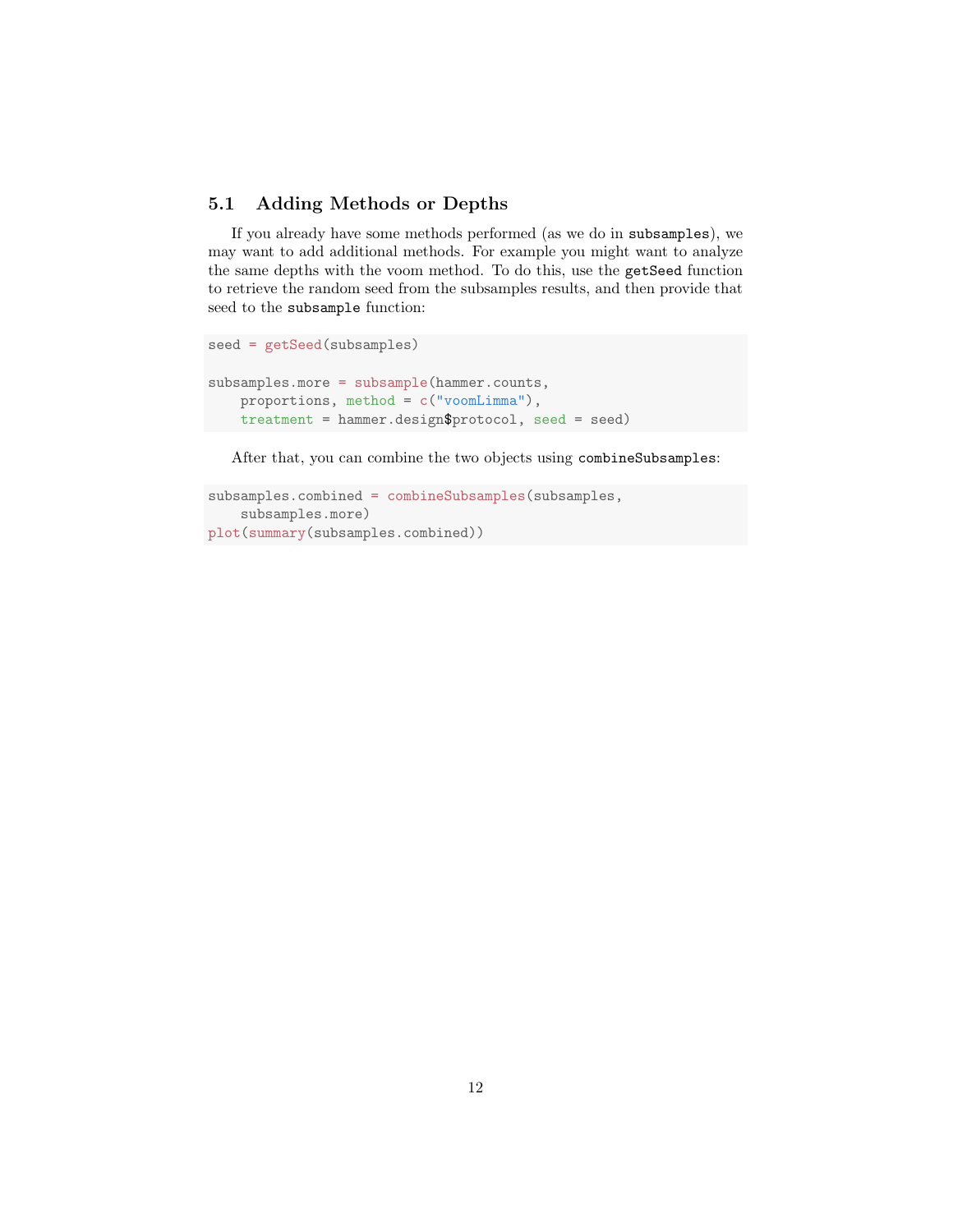

#### <span id="page-12-0"></span>5.2 Examining a Matrix More Closely

Say that after your analysis, you are surprised that a particular method performed how it did at a particular depth, and you wish to examine that depth further.

You can also use the seed to retrieve the precise matrix used. For instance, if we want to find the matrix used for the .1 proportion subsampling:

```
submatrix = generateSubsampledMatrix(hammer.counts,
    0.1, seed = seed)
dim(submatrix)
## [1] 15021 4
sum(submatrix)
## [1] 1986614
```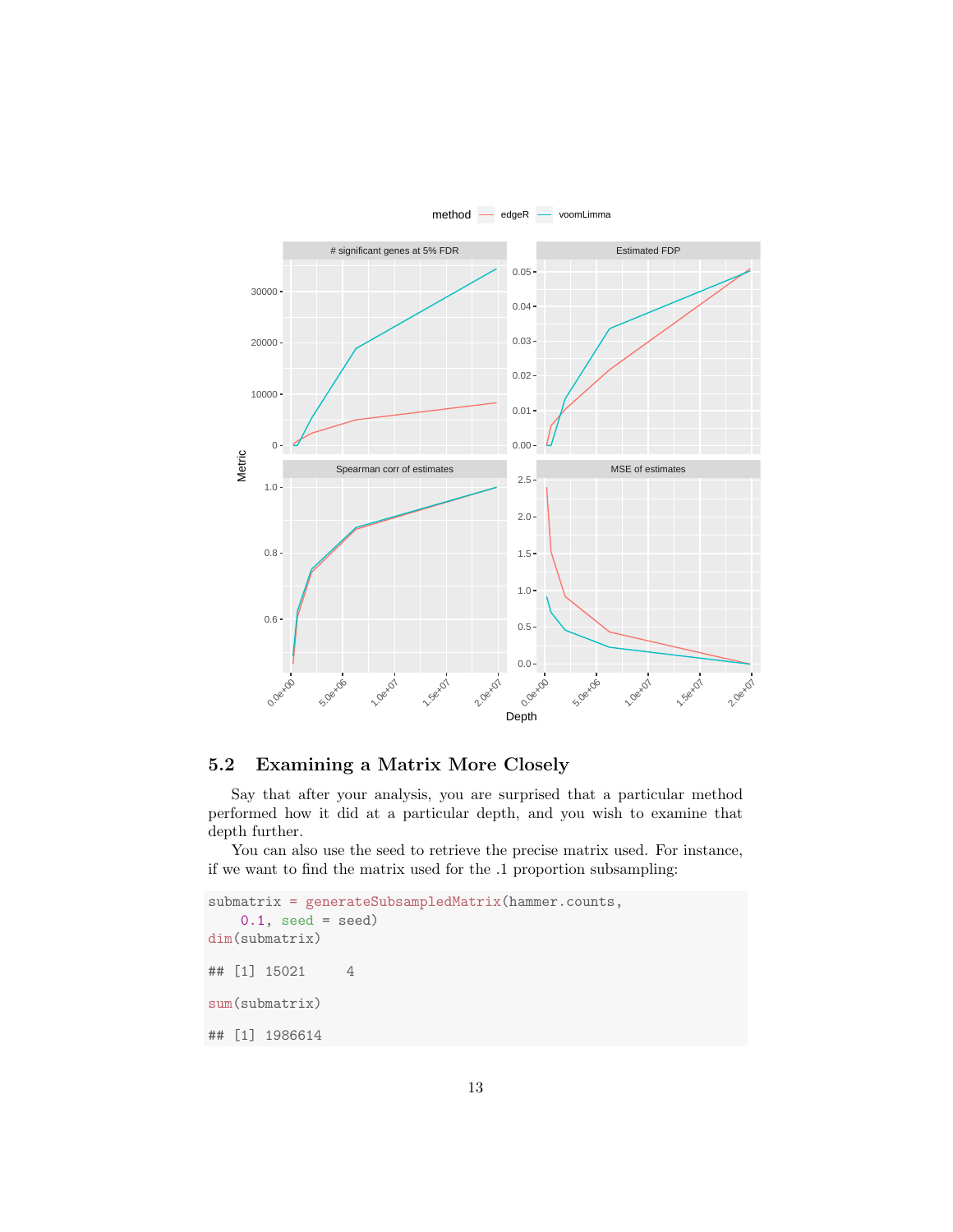### <span id="page-13-0"></span>6 Note on Subsampling

subSeq performs read subsampling using a random draw from a binomial distribution. Specifically, for a subsampling proportion  $p_k$ , each value  $m, n$  in the subsampled matrix  $Y^{(k)}$  is generated as:

 $Y_{m,n}^{(k)} \sim \text{Binom}(X_{m,n}, p_k)$ 

This is equivalent to allowing each original mapped read to have probability  $p_k$  of being included in the new counts, as done, for example, by the Picard DownsampleSam function [\[7\]](#page-14-2).

A computationally intensive alternative is to sample the reads before they are mapped, then to perform mapping on the sampled data. When the mapping is done independently and deterministically for each read, as it is e.g. in Bowtie, this is mathematically identical to subsampling the aligned reads or counts, since the inclusion of one read does not affect the mapping of any other. This applies to methods such as Bar-Seq and Tn-Seq, or for RNA-Seq in organisms with no or very few introns (e.g. bacteria or yeast). Note that some spliced read mappers, such as TopHat, do not perform all their mappings entirely independently, since unspliced mappings are first used to determine exonic regions before searching for spliced reads. However, those methods are (not coincidentally) among the most computationally intensive mappers in terms of running time and memory usage, giving subSeq an especially large advantage.

Several other papers that perform subsampling have made the assumption of independence implicitly, but if you are unsure, it may be useful to subsample the original fastq file, then perform the read mapping on each sample individually, and compare the subsampled counts to those from subSeq to check that this approximation is reasonable for your data.

# References

- <span id="page-13-3"></span>[1] Simon Anders and Wolfgang Huber. Differential expression analysis for sequence count data. Genome Biology, 11:R106, 2010.
- <span id="page-13-4"></span>[2] Simon Anders, Alejandro Reyes, and Wolfgang Huber. Detecting differential usage of exons from RNA-seq data. Genome research, 22(10):2008–2017, October 2012.
- <span id="page-13-2"></span>[3] Alyssa C Frazee, Ben Langmead, and Jeffrey T Leek. ReCount: a multiexperiment resource of analysis-ready RNA-seq gene count datasets. BMC Bioinformatics, 12:449, 2011.
- <span id="page-13-1"></span>[4] Paul Hammer, Michaela S Banck, Ronny Amberg, Cheng Wang, Gabriele Petznick, Shujun Luo, Irina Khrebtukova, Gary P Schroth, Peter Beyerlein, and Andreas S Beutler. mRNA-seq with agnostic splice site discovery for nervous system transcriptomics tested in chronic pain. Genome research, 20(6):847–860, June 2010.